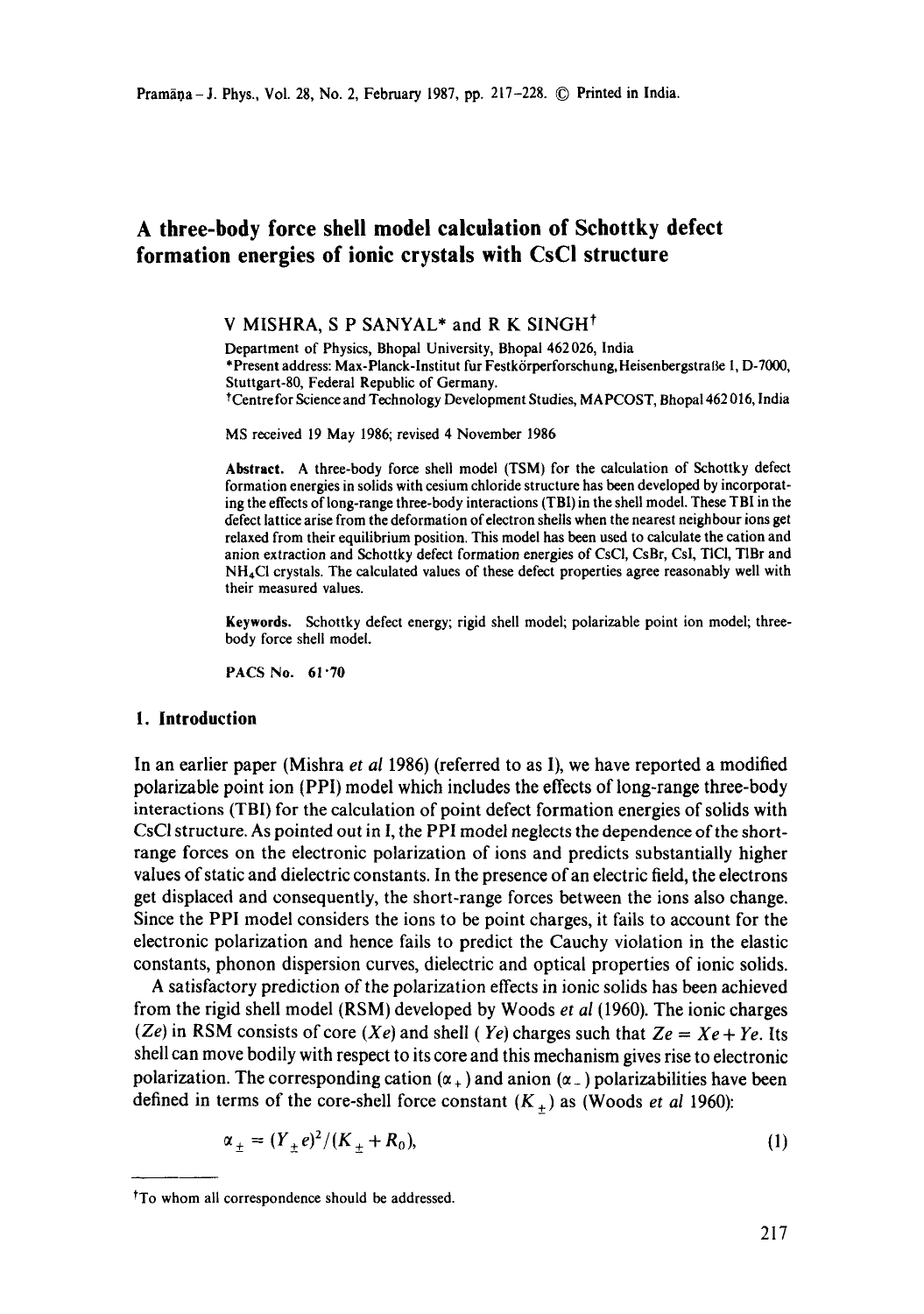with  $R_0$  as the short-range force constant. In RSM, the short-range forces are regarded as acting between the shells only and arise from overlap and exchange interactions between the shell-electrons. The basic principles of this model for diatomic crystals are schematically illustrated in figure 1.

In recent years, the Schottky defect formation energies of ionic crystals have been extensively studied by several workers (Faux and Lidiard 1971; Boswarva and Simpson 1973; Catlow *et al* 1976; Murty and Usha 1978) following the semi-discrete approximation of Mott and Littleton (1938). Similar calculations for alkaline earth fluorides (Franklin 1968; Chakravorty 1971; Norgett 1971; Keeton and Wilson 1973; Catlow and Norgett 1973; Catlow *et al* 1977) and oxides (Catlow *et al* 1976; Mackrodt and Stewart 1979; Sangster and Rowell 1981; Vempati and Jacobs 1983) have also been made in the framework of RSM using HADES programme developed by Norgett (1974). The RSM calculations of Schottky defect formation energies in cesium halides have been reported by Uppal *et al* (1978). No such calculation has yet been reported for other crystals with CsCI structure.

It is also obvious that studies have been made only on two-body potentials which generally consist of long-range Coulomb and short-range repulsive and/or, van der Waals interactions. The major limitation of these potentials is that they fail to reproduce the elastic and dielectric constants of ionic crystals (Singh 1982). This is true because the electronic polarizability introduced in RSM has no effect on the elastic constant and hence RSM does not go beyond the PPI model in this regard. In order to overcome these common weaknesses, a three-body force shell model (TSM) was developed by Singh and Verma (1969) for successful description of lattice dynamical, dielectric and elastic properties of ionic solids (Singh 1982).

Recently, it has been emphasized by several workers (Catlow and Mackrodt 1982; Lidiard and Norgett 1972) that the effects of long-range three-body forces in the defect structure and properties of ionic solids should be explored. Motivated from this remark, we have employed the TSM formalism for calculating the Schottky defect formation energies in cesium, thallium and ammonium halide crystals. The essential theory for these calculations will be described in  $\S$  2 indicating the modifications introduced by three-body interactions (TBI) in the ionic charges in the defect formation energy when they are incorporated through the TSM framework. The Schottky defect formation energy has been calculated by us using the method of minimization of defect energy (Norgett 1974; Silvarajan 1978; Catlow and Mackrodt 1982). A brief account of this is presented in  $\S$  3. Section 4 collects the computed results, and the results discussed in §5.



**Figure** l. Schematic diagram representing the shell model for ionic crystals.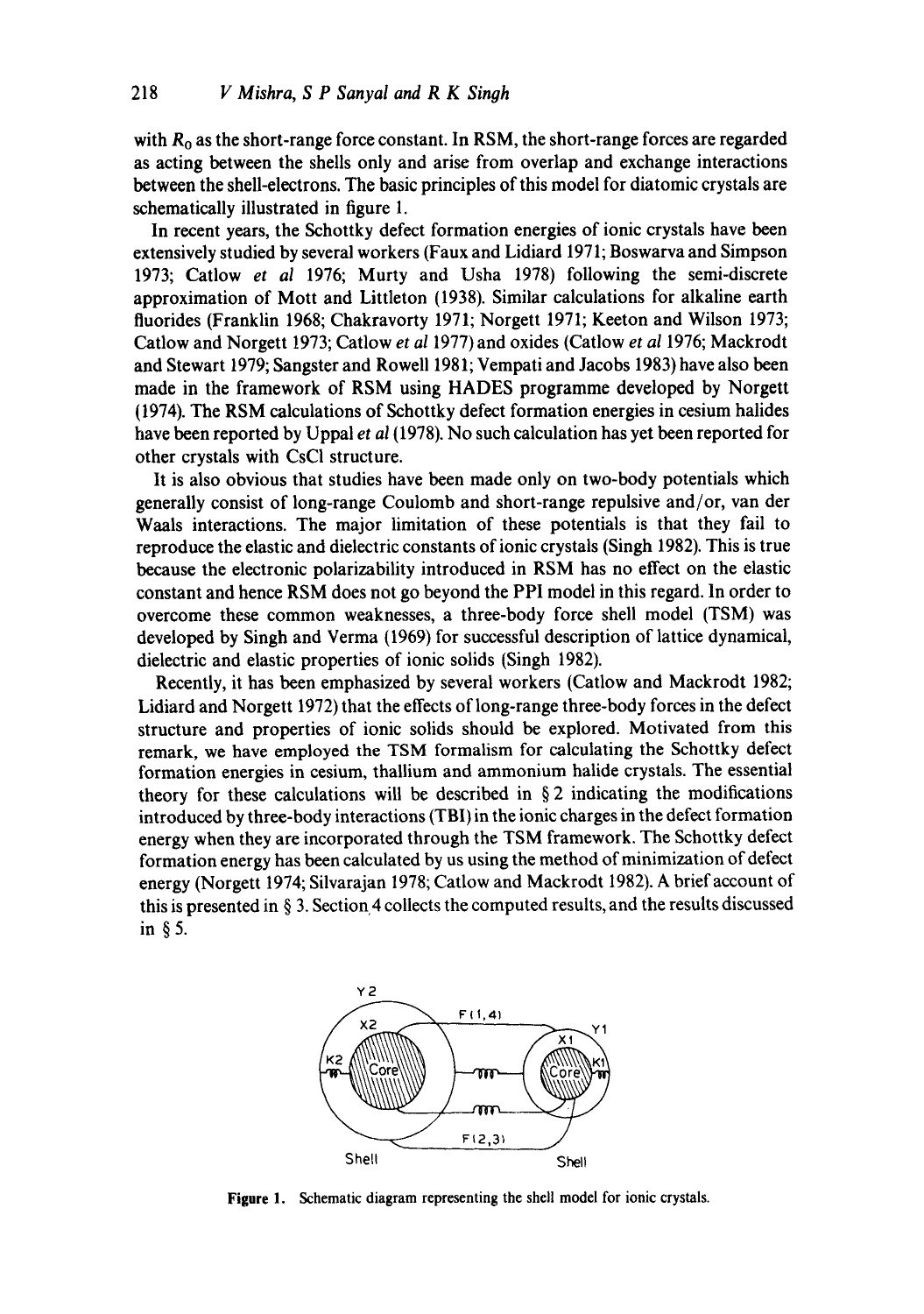#### **2. Theory**

#### 2.1 *Three-body interaction potential*

The development of the three-body force shell model (Singh and Verma 1969) basically rests on the fact that the ions during lattice vibrations suffer an appreciable overlap and consequently their electron shells undergo deformation. This mechanism causes a transfer of charge between the overlapping ions. In turn, these transferred charges interact with all other charges of the lattice via Coulomb field and give rise to the longrange many body interactions (Singh 1982). The TSM formalism can be derived from the three-body potential written as

$$
E_{L}(r) = \sum_{ij}^{\prime} \frac{Z_{i} Z_{j} e^{2}}{r_{ij}} + \sum_{ijk}^{\prime} \frac{Z_{i} Z_{j} e^{2}}{r_{ij}} f(r_{ik}) + \sum_{ij} c_{ij} r_{ij}^{-6} + \sum_{ij} d_{ij} r_{ij}^{-8}
$$
  
+ 
$$
\sum_{ij} \beta_{ij} b \exp((r_{i} + r_{j} - r_{ij})/p),
$$
 (2)

where the first and second terms are the long-range Coulomb and three-body interactions respectively. The third and fourth terms correspond to van der Waals interactions. The last term is the overlap repulsion operative upto the second neighbour ions. Here, the short-range potential has only two parameters (b and  $p$ ) and the TBI potential has one parameter  $f(r)$ , which is the measure of overlap between adjacent ions. The physical concept underlying the mechanism of charge transfer is reviewed by Singh (1982). Accordingly, the transferred charge between the adjacent ions  $i$  and  $k$  can be written as

$$
\Delta q_i = Z_i e f(r_{ik}), \tag{3}
$$

which consequently modifies the ionic charge  $(Z_i e)$  of the *i*th ion as

$$
Z_{mi}e = \pm Z_i e[1 + nf(r_{ik})]^{\frac{1}{2}}, \qquad (4)
$$

with  $f(r_{ik})$  as a TBI function (Singh 1982) and n as the number of nearest neighbour ions. This modification in ionic charge corresponds to a change in core and shell charges from  $(X_i e, Y_i e)$  such that

$$
Z_{mi}e = (X_{mi} + Y_{mi})e = (x_i Z_{mi} + y_i Z_{mi})e,
$$
\n
$$
(5)
$$

with  $x_i + y_i = 1$ . The corresponding modification in the core-shell spring constants  $(K_m)$  is given by (Singh 1982)

$$
K_{mi} = ((Y_{mi}e)^2/\alpha_{mi}) - R_0, \tag{6}
$$

where  $\alpha_{mi}$  is the modified polarizability and  $R_0$  is the short-range force constant between cation and anion as defined by Singh (1982).

### 2.2 *Effective charge in defect region*

In TSM formalism, we define  $Q_{mv}$ ,  $Q_{mc}$ ,  $Q_{ms}$  and  $Q_{md}$  as the modified virtual, core, shell and defect charges of the ions, respectively, in region I which consists of vacancy and its surrounding neighbours. Also,  $X_c$ ,  $X_s$  and  $X_t$  are the core, relative core-shell and total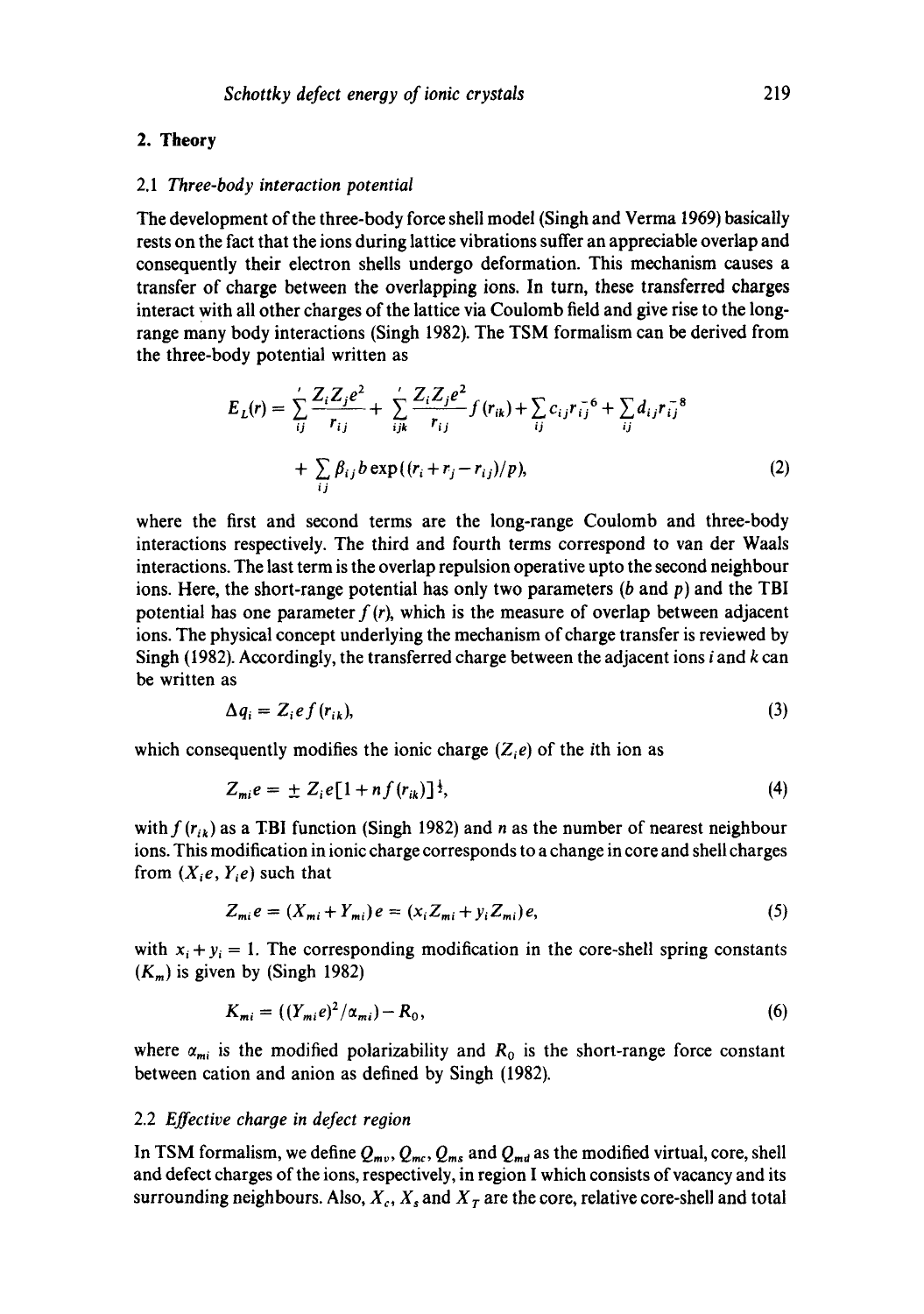fractional displacements of the ions in this region. In defect lattice, due to creation of a point defect, the overlap effect between the ions increases significantly with the displacements of nearest neighbours of the vacancy from their original position. A schematic representation of this effect has been shown in figure 2. The creation of a point defect at (0, 0, 0) will lead to the displacements of shells of the nearest neighbour ions (2 to 9) from their original positions. Let these displacements (away from the vacancy) be  $X<sub>T</sub>$  which will change the amount of overlap between the vacancy and the nearest neighbour ions. Accordingly, this change can be defined as

$$
f_a(r) = f_0 \exp(-r_0(1+X_T)/p). \tag{7}
$$

This modifies the defect charge as

$$
Q_{md(d)}e = Ze(1+8f_d(r)).
$$
\n(8)

Also, the second neighbour ions get displaced due to the creation of the vacancy. Let  $X_1$ be the displacement of an ion at a distance  $\pm a$  from the vacancy. Similarly,  $X_2$  and  $X_3$ be the displacements of the ions at distances  $\pm \sqrt{2}a$  and  $\pm \sqrt{3}a$  from the vacancy. These displacements change the ionic charges of the first neighbours of the vacancy such that (Singh *et al* 1984)

$$
Z_{m(dd)}e = Ze \left\{ 1 + f_0 \left[ 3 \exp \left( - (2(\frac{1}{2} + \frac{1}{2}X_T)^2 + (\frac{1}{2} + X_1 - \frac{1}{2}X_T)^2)^{1/2} \frac{2r_0}{\sqrt{3}p} \right) \right. \\ + 3 \exp \left( -((\frac{1}{2} + \frac{1}{2}X_T)^2 + 2(1 + X_2 - \frac{1}{2}X_T)^2)^{1/2} \frac{2r_0}{\sqrt{3}p} \right) \\ + \exp \left( - (3(\frac{1}{2} + X_3 - \frac{1}{2}X_T)^2)^{1/2} \frac{2r_0}{\sqrt{3}p} \right) \\ + \exp(-r_0(1 + X_T)/p) \right] \right\}. \tag{9}
$$



**Figure** 2. Description of a defect lattice with CsCI structure. The ions shown with circles of full and dotted lines are the virtual and real charges respectively.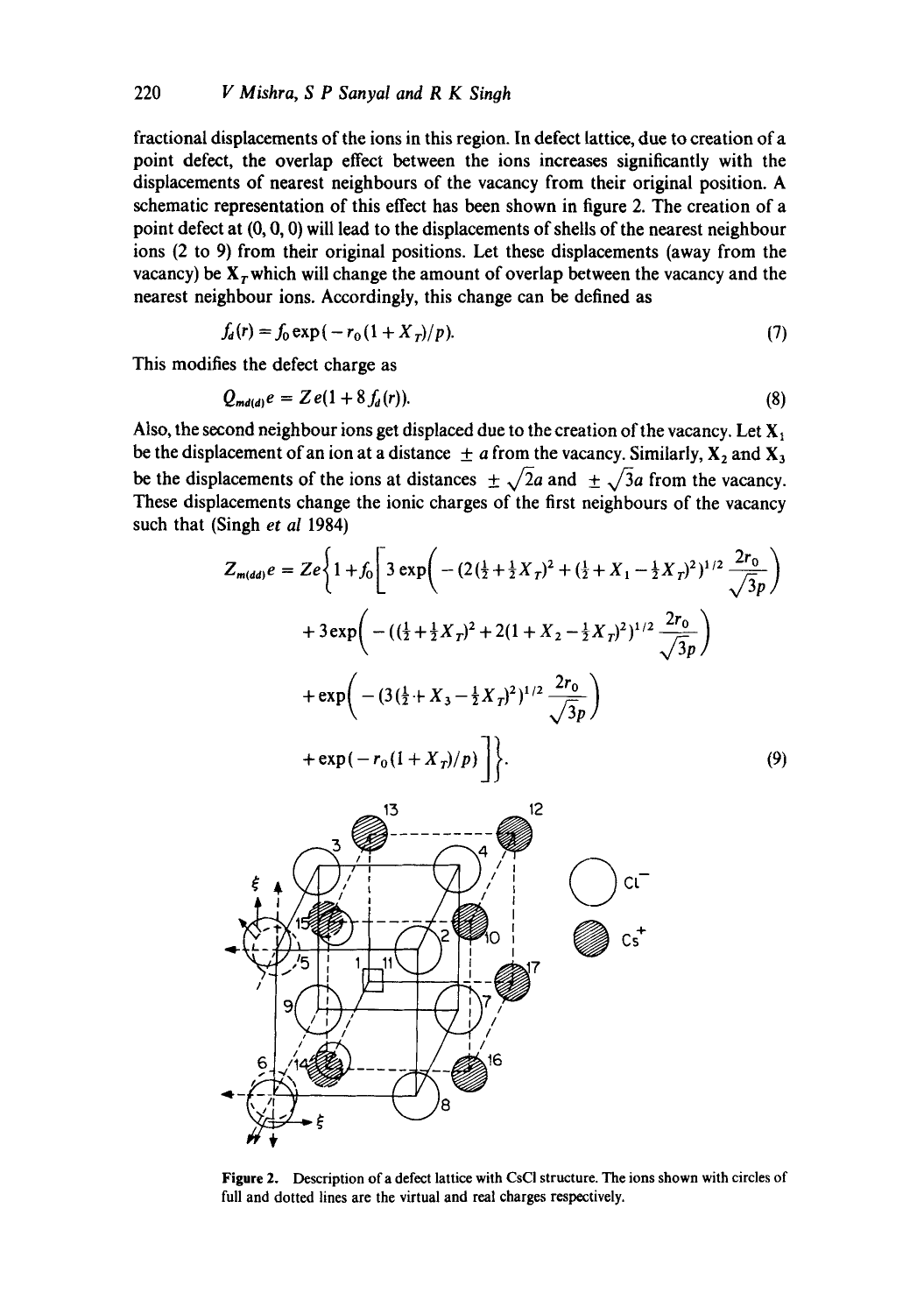This modified ionic charge due to the creation of a defect will change the original shell charges from  $Y_m$  to  $Y_{m(dd)}$  such that

$$
Z_{m(\text{dd})}e = (X_m + Y_{m(\text{dd})})e = (Q_{mc} + Q_{ms(\text{dd})})e, \tag{10}
$$

of each ion at their displaced positions. However, the virtual charge  $Q_{mv}e(=Z_{mv}e)$ remains the same. These modified ionic and shell charges can be used to minimize the energy of the defect lattice. Besides these modifications, the TBI introduces modifications in the polarization mechanism in the defect lattice. These modifications have been discussed in detail in I.

# **3. Method of calculation**

For the calculation of formation energy of Schottky defect, we have followed the semidiscrete approximation (Mott and Littleton 1938) and the general formulation for treating the defect lattice developed by Lidiard and Norgett (1972) and Norgett (1974). Accordingly, the defect crystal is divided into two regions; region I consists of the defect and its nearest neighbours, while rest of the lattice is considered as region II. Each ion in the defect lattice can be described by its displacement from its original position in a perfect lattice and by its electronic dipole moment. Since these displacements and moments of the ions in region II are small, they are treated in the harmonic approximation (Catlow and Mackrodt 1982). The displacements and dipole moments of the ions in region II are derived using Mott and Littleton (ML) method, while those for ions in region I are obtained by minimizing the energy of the defect lattice with respect to these parameters. The details of the method of defect energy minimization have been reviewed by Norgett (1974), Lidiard and Norgett (1972) and Catlow and Mackrodt (1982).

In the framework of TSM, the total energy of the defect configuration can be minimized with respect to the relaxations of the cores and shells of each ion surrounding the defect. Thus, the total energy of the defect configuration can be written as (Silvarajan 1978)

$$
E_f = E_1(x) + E_2(x, X) + E_3(X). \tag{11}
$$

Here,  $E_1(x)$  is the energy of the defect region,  $E_3(X)$  is the energy of the outer region and  $E_2(x, X)$  is the interaction energy between the two regions with x and X as the displacements of defect and outer region ions, respectively.  $E_3(X)$  is a quadratic function of X and can be expressed as (Catlow and Mackrodt 1982)

$$
E_3(X) = -\frac{1}{2} \left( \frac{dE_2(x, X)}{dX} \right)_{X = \bar{X}} \cdot \bar{X},\tag{12}
$$

and hence the total energy of the defect configuration,  $E_f$ , will be

$$
E_f = E_1(x) + E_2(x, X) - \frac{1}{2} \left( \frac{d E_2(x, X)}{d X} \right)_{X = \bar{X}} \cdot \bar{X},
$$
\n(13)

where  $\bar{X}$  is the equilibrium value of X. If we make an assumption on the equilibrium displacements of region II ions (Mott and Littleton 1938), then the revised expression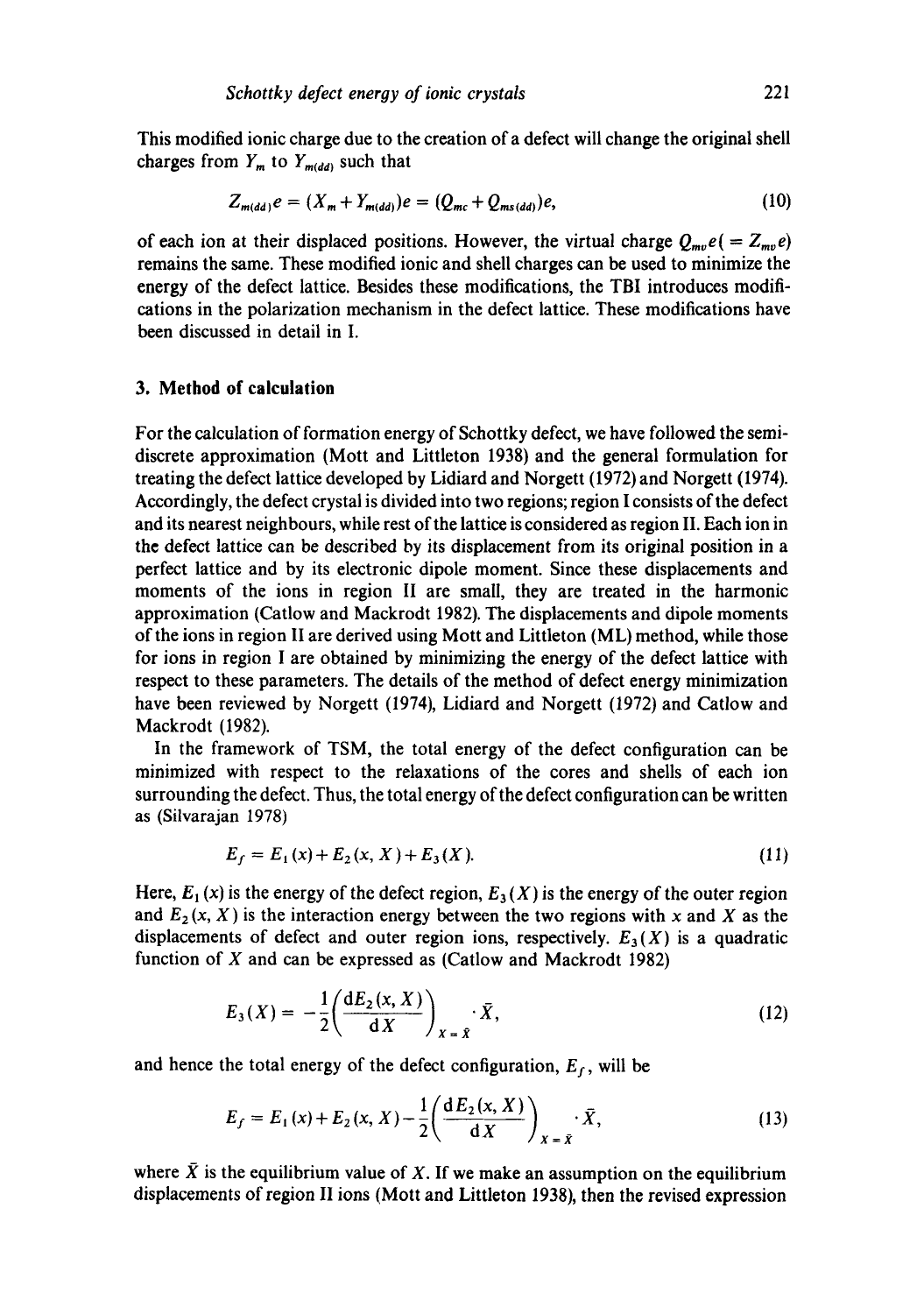for  $E_f$  is a function of only region I variables with respect to which  $E_f$  can be minimized **to get the final equilibrium configuration of region I and also the energy of formation of the defect. The details of the formulation developed for these calculations are given in Appendix A.** 

# **4. Results and discussion**

The Schottky defect formation energy  $(h<sub>s</sub>)$  has been computed for the solids with CsCl **structure (CsCI, CsBr, CsI, TICI, TIBr and NH4C1) by employing the TSM for defect**  lattice (Mishra 1985). The values of  $r_0$  and the calculated values of potential and shell **model parameters have been listed in table 1. The calculated values of equilibrium relaxations of core and relative core-shell of first neighbour ions surrounding a cation**  and an anion vacancy with their corresponding extraction energies  $(E_{+}$  and  $E_{-})$  are **given in table 2. The calculated values of Schottky defect energies (h~) are also presented in the same table.** 

**In the present study, the calculations of defect energies have been performed by restricting the defect region to contain the first neighbour ions (first shell) only. The calculations carried out for CsCI, by enhancing the defect region to contain next nearest neighbours of the vacancy (second shell) have, however, shown insignificant difference** 

| <b>Parameters</b>                               | CsCl       | C <sub>s</sub> Br | C <sub>sl</sub> | <b>TICI</b> | TIBr     | NH <sub>4</sub> Cl |
|-------------------------------------------------|------------|-------------------|-----------------|-------------|----------|--------------------|
| $r_0(A)^{\dagger}$                              | 3.591      | 3.750             | 3.990           | 3.310       | 3.440    | 3.348              |
| $b(10^{12} \text{ ergs})$                       | 0.244      | 0.268             | 0.378           | 0.502       | 0.430    | 0.259              |
| $\rho$ (Å)                                      | 0.307      | 0.350             | 0.430           | 0.385       | 0.387    | 0.313              |
| $f(r)$ ( $\times$ 10 <sup>-3</sup> )            | $-3.15$    | $-1.73$           | 2.37            | $-11-45$    | $-12.14$ | $-3.88$            |
| $Y_{m+}$                                        | $-10.87$   | $-10-47$          | $-6.48$         | $-3.30$     | $-3.01$  | $-4.29$            |
| $Y_{n-1}$                                       | $-5.05$    | $-1.80$           | $-1.17$         | $-1.85$     | $-1.60$  | $-1.89$            |
| $Km_{+}$ (10 <sup>4</sup> dyn/cm <sup>2</sup> ) | 969.00     | 1007·31           | 280.95          | $60 - 03$   | 45.66    | 236.93             |
| $Km = (104 dyn/cm2)$                            | $217 - 20$ | 22.06             | 2.47            | $28-90$     | $11-81$  | $27 - 47$          |

**Table 1. Values of constant used for calculation of defect energies.** 

**Values correspond to** 300 K.

**Table 2.** Equilibrium values of relaxations of nearest neighbour cores  $(X_c)$  and shells  $(X_s)$  (in units of  $r_0$ ), extraction energies of cation  $(E_+)$  and anions  $(E_-)$  (in units of eV) and Schottky **defect formation energies (h,) (in eV) of solids with CsCI structure.** 

| <b>Solids</b>      | Cation vacancy |         |         | Anion vacancy |          |         |             |
|--------------------|----------------|---------|---------|---------------|----------|---------|-------------|
|                    | Χ,             | X,      | $E_{+}$ | $X_c$         | X,       | Е.      | $h_{\rm s}$ |
| CsCl               | 0062           | 0.006   | 4.359   | 0.065         | $-0.004$ | 4.284   | 1.952       |
| CsBr               | 0.055          | 0.012   | 4.346   | 0:071         | $-0.004$ | 4.196   | $2-079$     |
| C <sub>5</sub>     | 0.052          | 0.018   | 4.330   | 0.082         | $-0.006$ | $3-725$ | 1.941       |
| <b>TICI</b>        | 0-045          | 0.014   | 5.468   | 0.095         | $-0.016$ | 3.271   | 1.227       |
| <b>TIBr</b>        | $0-032$        | $0-021$ | 5.294   | 0.095         | $-0.018$ | 3.154   | 1.109       |
| NH <sub>4</sub> Cl | 0.055          | 0.012   | 4.614   | 0.085         | $-0.008$ | 3.954   | 1.528       |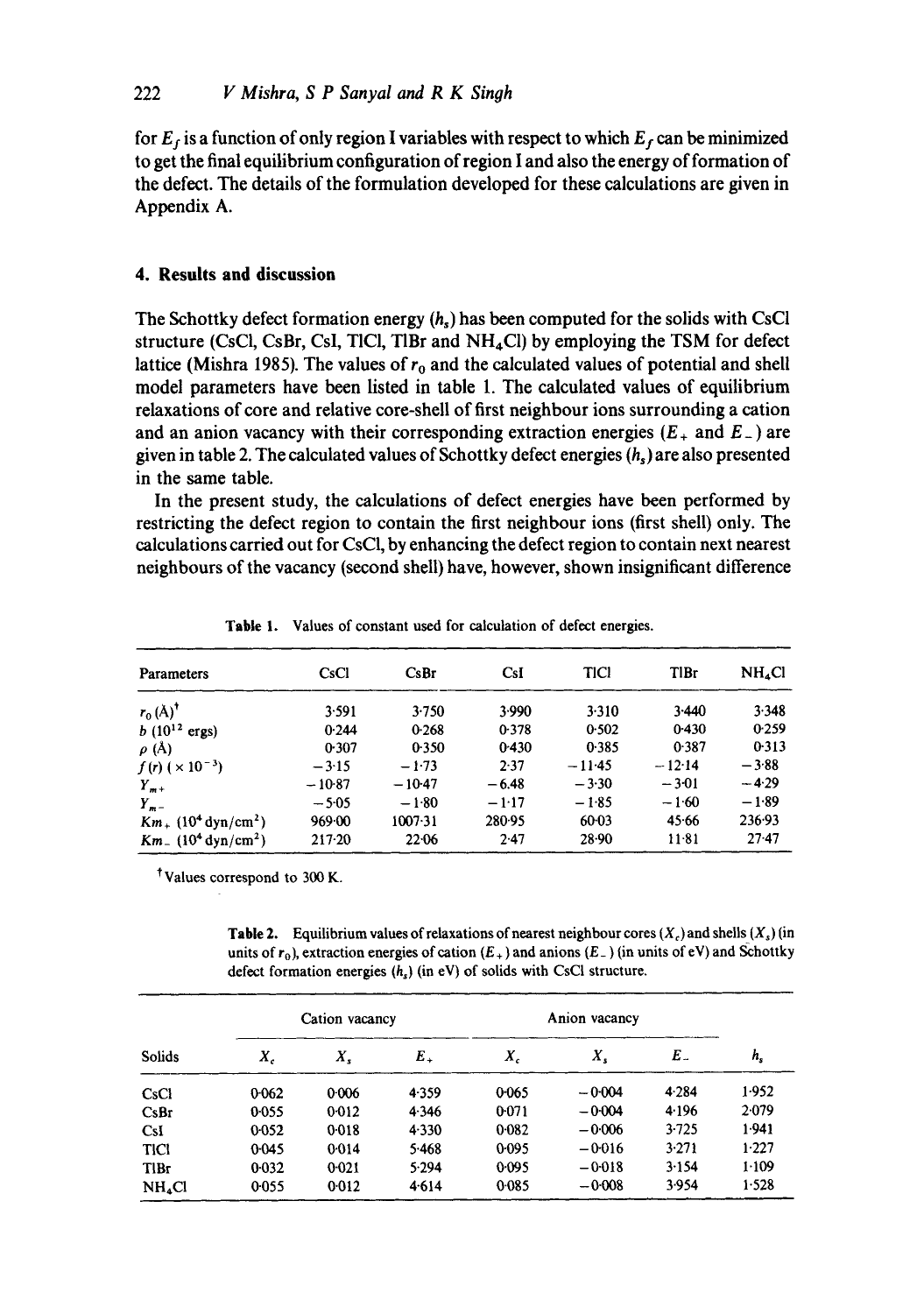between the values of Schottky defect energies ( $h<sub>s</sub> = 1.952$  and 1.953 eV for region I consisting of 8 ions (first shell) and 20 ions (second shell), respectively). This fact is in agreement with previous calculations carried out by Boswarva and Simpson (1973) and Murty and Usha (1978) who have shown that the relaxations and defect energies converge rapidly as the region I is expanded.

The experimental values of  $h_s$  in cesium halides have been derived by Harvey and Hoodless (1967) and Lynch (1960) from the results of conductivity and diffusion studies. Lynch (1960) has, however, concluded from the self-diffusion measurements in CsBr and CsI that both cations and anions take part significantly in the mass transport processes. For TICI, experimental values of Sehottky energy have been derived from thermoelectric power measurements (Christy and Dobbs 1967) and conductivity studies (Friauf 1961). More recently, the Schottky energy in thallous halides has been predicted by Samara (1979) from conductivity measurements. All these investigations have provided evidences suggesting the predominance of Schottky defects in cesium and thallous halides. On the other hand, experimental studies on defect properties in the case of ammonium halides are less numerous. Harrington and Staveley (1964) reported the values of  $h<sub>s</sub>$  to be 0.81 eV in the case of NH<sub>4</sub>Cl, corresponding to low activation energy of the order of 0.75 eV.

The earlier defect properties of solids with CsCl structure have been studied by Boswarva (1967), Murthy and Murty (1971) and Shukla *et al* (1972) using polarizable point ion (PPI) model and by Uppal *et al* (1978) using the shell model. Boswarva (1967) made extensive calculations of defect energies of cesium halides by varying the description of the polarization and displacement fields and also by describing the shortrange potential in different forms. However, he has obtained negative values of equilibrium relaxations which obviously indicate the hardness of the short-range potential. Moreover, the reported values of  $h<sub>s</sub>$  are substantially lower than their measured values. This might be due to the incorrect prediction of dielectric properties by PPI model. The increased hardness inherent in the potentials of Boswarva (1967) results in higher values of the energy required to create cation and anion vacancies, leading to smaller values of  $h<sub>s</sub>$ . This situation has been considerably improved by Murthy and Murty (1971) who used a softer potential to represent the short-range interactions and obtained fairly reasonable values of  $h_s$  in the case of CsCl. Their results in the ease of other members of this family of solids have, however, shown poor agreement with experimental results. Subsequently, shell model calculations of  $h<sub>s</sub>$  in alkali halides with NaCI and CsCI structures have been carried out by Uppal *et al* (1978) using the potential devised by Sangster and Atwood (1978). In particular, the defect formation energies reported by Uppal *et al* (1978) for cesium halides, referred to in table 3, are at the lower side of the experimental values.

Table 2 shows that the extraction energies of cation  $(E_{+})$  and anion  $(E_{-})$  in cesium and thallous halides obtained from the present calculations show a systematic variation and the cation extraction energy is higher in comparison to that of anion. However, as the polarizability of anion increases from  $Cl^-$  to  $I^-$ , the anion extraction energy reduces considerably. This fact is consistent with other theoretical results, like oxides (Mackrodt and Stewart 1979; Sangster and Rowell 1981) in which a similar trend is observed.

A comparison between the results obtained from the two models (modified PPI and TSM), as presented in table 3, reveals that no substantial change in the Schottky defect formation energy is observed in the case of cesium halides. One, however, notes a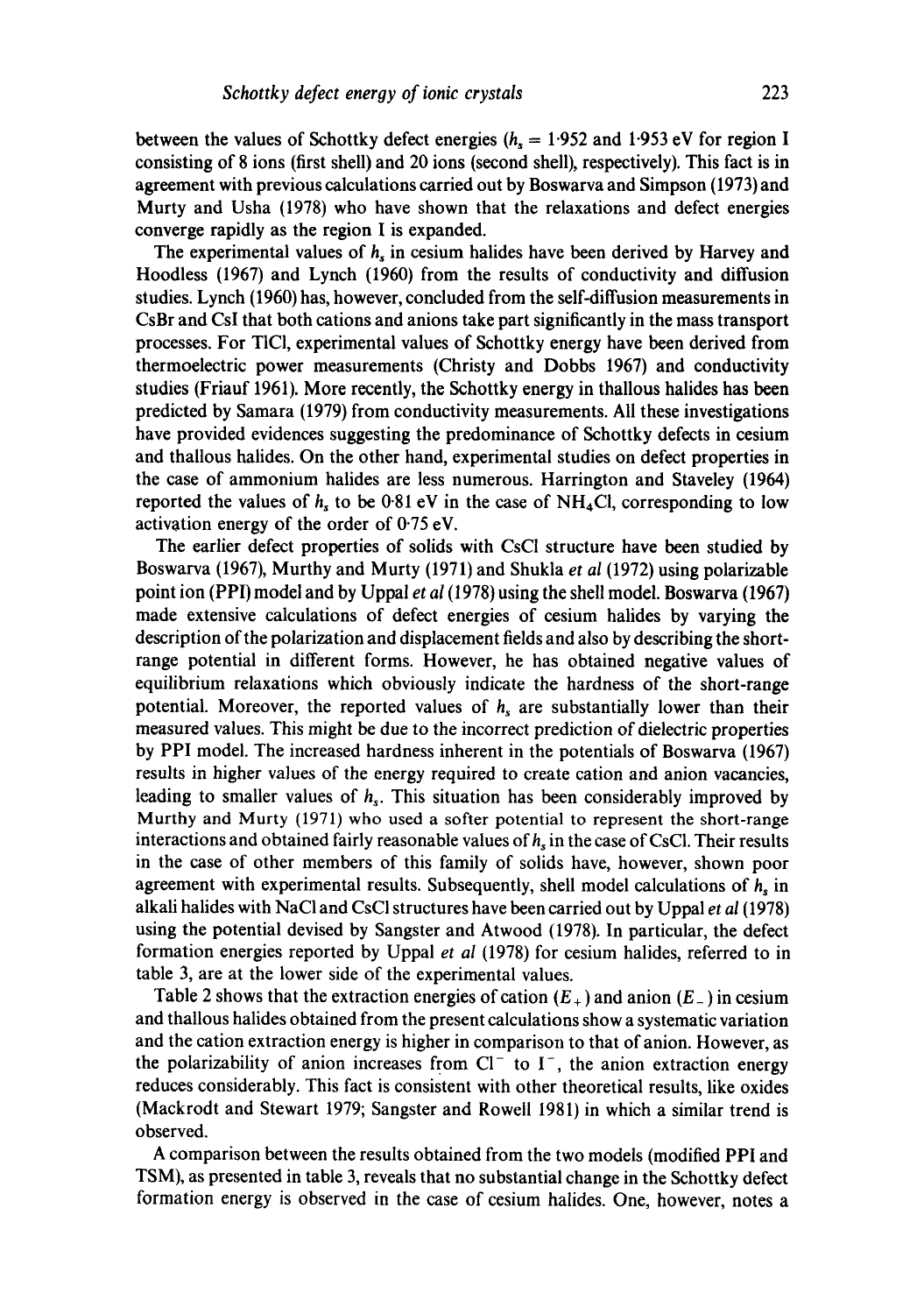|                    | Present    |            |                          |                           |       |                         |  |
|--------------------|------------|------------|--------------------------|---------------------------|-------|-------------------------|--|
|                    |            |            |                          | Other theoretical results |       |                         |  |
| <b>Solids</b>      | <b>PPI</b> | <b>TSM</b> | Expt.                    | (Boswarva 1967)           |       | (Murthy and Murty 1971) |  |
| CsCl               | $2-0.24$   | 1.952      | $1.86^{\circ}$           | 1.648                     | 1.986 | 1.799                   |  |
| CsBr               | 2.019      | 2.079      | $2.0^{b}$                | 1.521                     | 1.878 | 1.869                   |  |
| <b>CsI</b>         | $2-094$    | 1.941      | 1.9 <sup>b</sup>         | 1.490                     | 1.517 | 1.829                   |  |
| <b>TICI</b>        | 0.851      | 1.227      | $0.84 - 1.3$             | ---                       | 1.349 | 0.79 <sup>h</sup>       |  |
|                    |            |            | 1.03 <sup>e</sup>        |                           |       |                         |  |
| <b>T</b> lBr       | 0.810      | 1.109      | $\overline{\phantom{0}}$ |                           | 1.322 | 0.69 <sup>h</sup>       |  |
| NH <sub>4</sub> Cl | 1.890      | 1.528      | 0.81                     |                           | 1.387 |                         |  |

Table 3. Comparison of Schottky defect energies (in eV) in solids with CsCI structure.

<sup>a</sup> Harvey and Hoodless (1967); <sup>b</sup> Lynch (1960); <sup>c</sup> Christy and Doobs (1967); <sup>d</sup> Friauf (1961); <sup>e</sup> Samara (1979); I Harrington and Staveley (1964); g Uppal *et al* (1978); ~ Shukla *et al* (1972).

marked enhancement in the value of  $h<sub>s</sub>$  in thallous halides obtained from TSM. This fact, thus, clearly emphasizes that the modified PPI model fails to predict the dielectric behaviour of some solids where the static dielectric constant is too large. A more consistent value of  $h_s$  has been obtained from TSM in the case of NH<sub>4</sub>Cl. Moreover, it has recently been pointed out by Catlow *et al (1981)* that to avoid misleading situations of comparing static lattice defect energies calculated at constant volume with an experimental enthalpy at constant pressure, one must carry out such defect energy calculations over a range of lattice parameters. In view of this, we have calculated the values of Schottky defect energies of all the solids under consideration, over a range of  $\pm$  0.15 Å of the respective lattice parameters corresponding to 300 K. The calculated values of  $h<sub>s</sub>$  from this procedure do not, however, go beyond the experimental uncertainties in the present system of solids. Referring to the uncertainties involved in the measurements of these defect properties, the agreement achieved from TSM seems to be good. Moreover, the theoretical estimates of defect energies emphasize the need for further detailed experimental efforts to reveal the defect structure and properties in this family of solids.

### **Acknowledgements**

The authors are grateful to Professors S Lundqvist, P W M Jacobs, C R A Catlow, Y V G S Murty and Dr P C Dash for valuable suggestions and discussions. They are also thankful to the Department of Science and Technology and CSIR, New Delhi for financial support.

# **Appendix A. TSM formulation for defect energy**

The energy of region I consists of various combinations of contributions from core, shell, virtual and defect charges. The Schottky defect formation energy  $(h<sub>s</sub>)$  is given by

$$
h_s = E_+ + E_- - E_L \tag{A1}
$$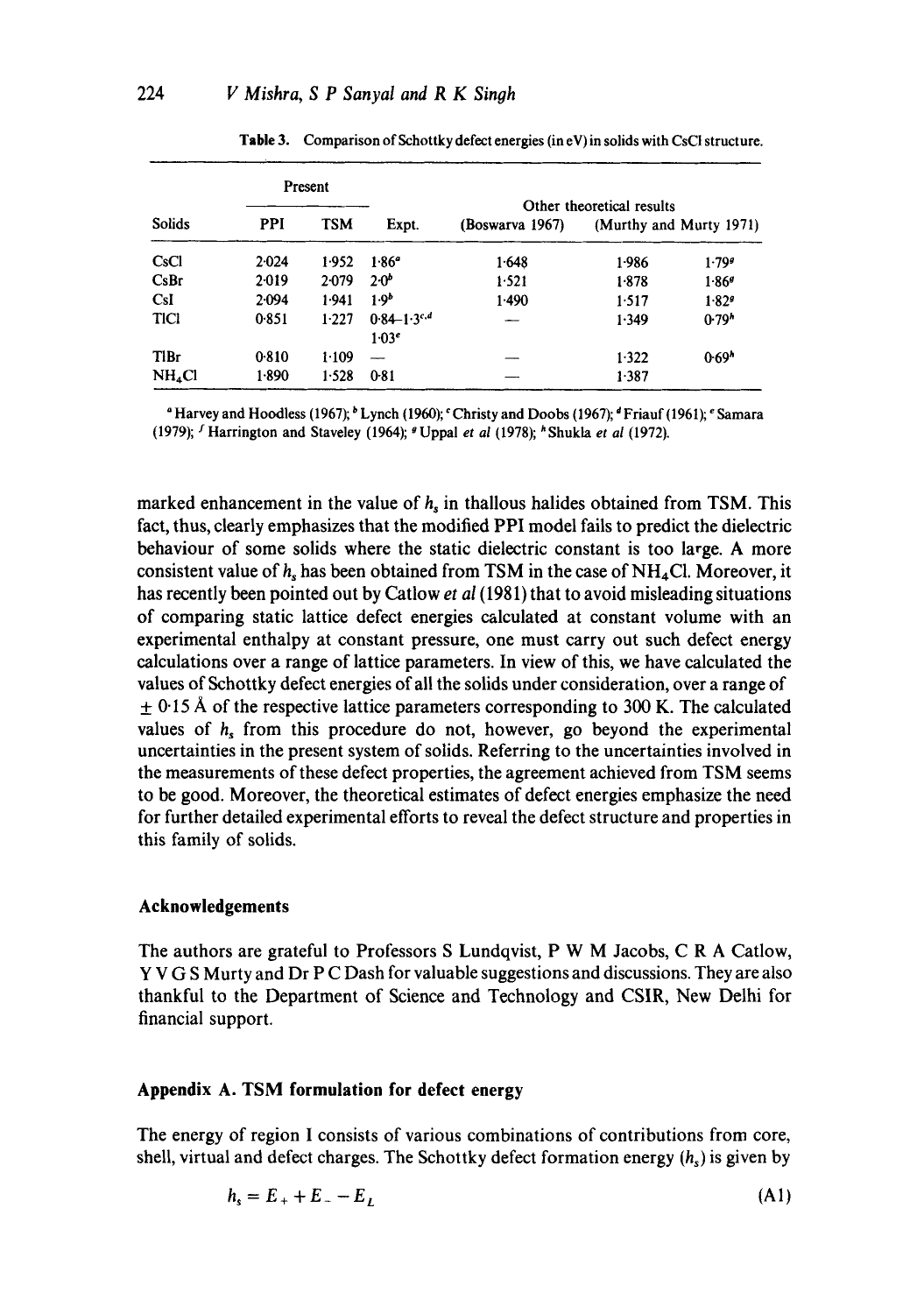in terms of the energy  $(E_+$  and  $E_-$ ) required to extract an ion (cation and anion) from the lattice and the lattice energy  $(E_i)$  given by (1). The energy  $E_+$  (or  $E_-$ ) consists of several contributions such that

$$
E_{\pm} = \sum_{j=1}^{8} E_{j\pm}.
$$
 (A2)

The evaluation of these contributions from  $E_1$  to  $E_8$  is made from the following expressions.

#### (i) *Rigid unpolarizable lattice energy*

The energy required to extract an ion from the rigid unpolarized lattice  $E_1$  is given by

$$
E_1 = \alpha_m e^2 Z m^2 r_0^{-1} - 8 B_+ - \exp(-r_0/p) - 6 B_+ + \exp(-2r_0/\sqrt{3}p)
$$
  
+ 8c<sub>+</sub> - r\_0^{-6} + 8d<sub>+</sub> - r\_0^{-8} + 6c<sub>+</sub> + (2/\sqrt{3})^{-6}r\_0^{-6}  
+ 6d<sub>+</sub> + (2/\sqrt{3})^{-8}r\_0^{-8} (A3)

with  $B_{+} = b\beta_{+} - \exp((r_{+} + r_{-})/p)$ 

and 
$$
B_{++} = b\beta_{++} \exp(2r_{+}/p)
$$
.

(ii) *Long range attractive energy* 

The long-range (LR) attractive energy,  $E_2$  of region I is contributed by various combinations of the charges as expressed below:

(a)  $W_1$  is the energy due to interactions between core-core, shell-shell and virtualvirtual expressed as

$$
W_1 = 2(1 + 3\sqrt{3} + 3\sqrt{3}/2) [Q_{mc}(1 + X_c)^{-1} + (Q_{ms(dd)}^2 + Q_{mc}^2)(1 + X_T)^{-1}].
$$
\n(A4)

(b)  $W_2$  is the energy due to the interaction between core and shell charges given by

$$
W_2 = Q_{mc} Q_{ms(dd)} \left\{ 12\sqrt{3} \left[ 2(\frac{1}{2}X_c - \frac{1}{2}X_T)^2 + (1 + \frac{1}{2}X_c + \frac{1}{2}X_T)^2 \right]^{-1/2} + 12\sqrt{3} \left[ (\frac{1}{2}X_c - \frac{1}{2}X_T)^2 + 2(1 + \frac{1}{2}X_c + \frac{1}{2}X_T)^2 \right]^{-1/2} + 4(1 + \frac{1}{2}X_c + X_T)^{-1} \right\}
$$
(A5)

(c)  $W_3$  is the LR interaction energy between core and virtual charges given by

$$
W_3 = Q_{mc} Q_{mv} \{ 12\sqrt{3} \left[ \frac{1}{2} X_c^2 + (1 + \frac{1}{2} X_c)^2 \right]^{-1/2} + 12\sqrt{3} \left[ \frac{1}{4} X_c^2 + 2 (1 + \frac{1}{2} X_c)^2 \right]^{-1/2} + 4 (1 + \frac{1}{2} X_c)^{-1} \}.
$$
 (A6)

(d)  $W_4$  is the LR interaction energy between shell and virtual charges expressed as

$$
W_4 = Q_{ms(dd)} Q_{mv} \{ 12\sqrt{3} \left[ \frac{1}{2} X_T^2 + (1 + \frac{1}{2} X_T)^2 \right]^{-1/2} + 12\sqrt{3} \left[ \frac{1}{4} X_T^2 + 2(1 + \frac{1}{2} X_T)^2 \right]^{-1/2} + 4(1 + \frac{1}{2} X_T)^{-1} \}.
$$
 (A7)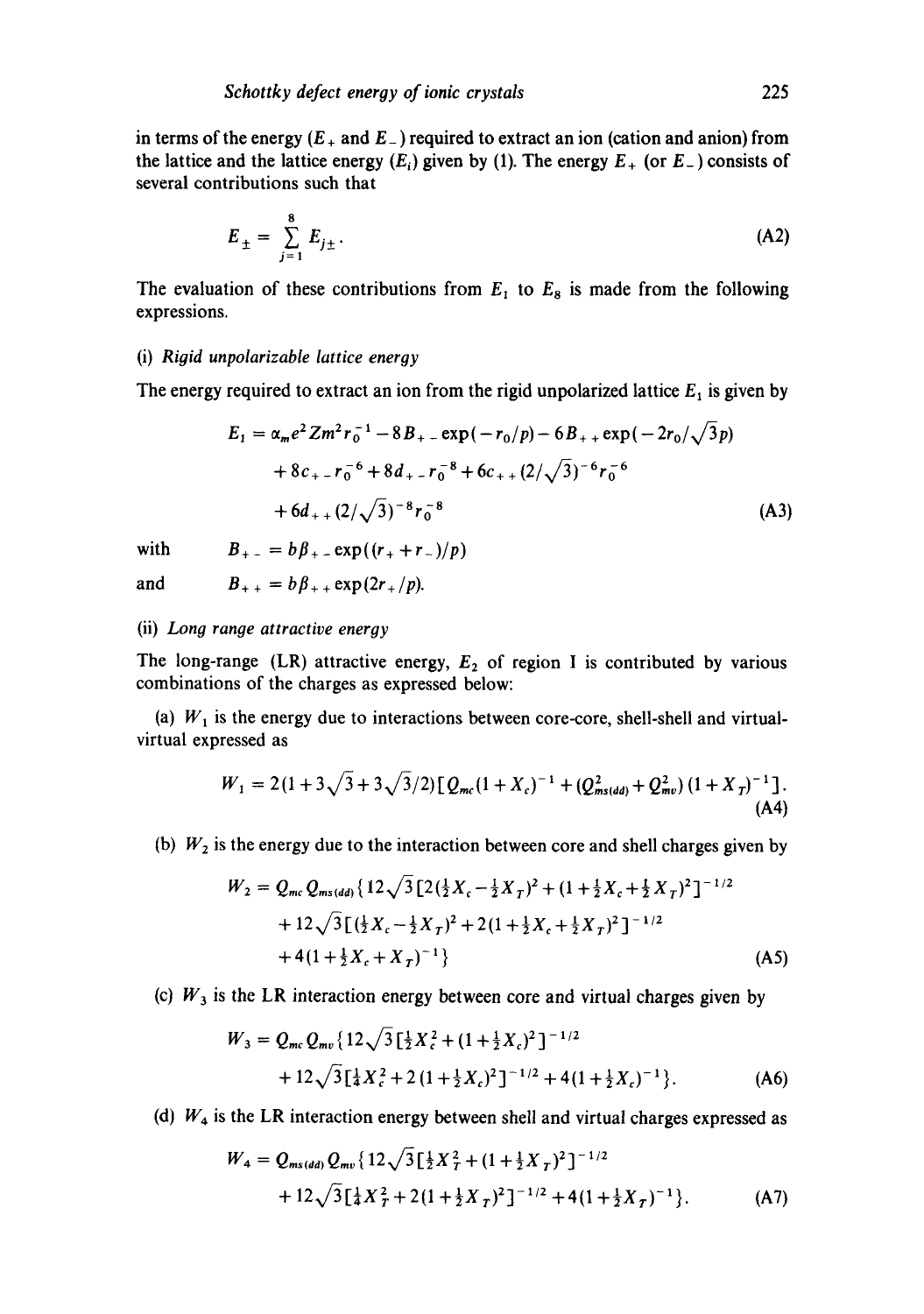(e)  $W<sub>5</sub>$  is the energy due to interaction of defect with core, shell and virtual charges, expressed as

$$
W_5 = 8 Q_{md(d)} [Q_{mv} + Q_{mc} (1 + X_c)^{-1} + Q_{ms(dd)} (1 + X_T)^{-1}].
$$
 (A8)

Thus, the modified LR energy of region I due to the Coulomb and TBI is given by

$$
E_2 = \frac{e^2}{r_0} (W_1 + W_2 + W_3 + W_4 + W_5).
$$
 (A9)

# (iii) *Polarization energy*

In the framework of TSM, polarization of ions is accounted through  $K<sub>m</sub>$ . In region I, the core and shell interaction of the same ion represents the linear spring energy (Silvarajan 1978)

$$
E_3 = 8\left(\frac{1}{2}K_m X_s^2 r_0^2\right) \tag{A10}
$$

given in terms of the modified core-shell spring constant  $K_m$ . The polarization energy in region II arises from the interaction of region II dipoles with the effective charge of the vacancy, which is of  $1/|\mathbf{R}|^4$  type, and is expressed as

$$
E_4 = \frac{Q_{md(d)}^2 e^2}{2r_0} (5.3392 M_{-} + 9.2295 M_{+}).
$$
 (A11)

An additional contribution to the polarization energy obtained from the dipoledipole interaction between the two regions is given by

$$
E_5 = \frac{4Q_{mv}e^2}{r_0} (Q_{mc}X_c + Q_{ms(dd)}X_T)[0.352M_- + 5.333M_+]
$$
 (A12)

with  $M_-$  and  $M_+$  as Mott and Littleton parameters.

### (iv) *Short range interaction energy*

In region I (defect region), the short-range interaction energy is written as

$$
E_6 = 12 \left\{ \left[ B_{--} \exp\left( -2r_0(1+X_T)/\sqrt{3}p \right) + B_{--} \exp\left( -2r_0/\sqrt{3}p \right) \right] - \frac{c_{--}}{(2/\sqrt{3})^6 r_0^6} \left( \frac{1}{(1+X_T)^6} - 1 \right) - \frac{d_{--}}{(2/\sqrt{3})^8 r_0^8} \left( \frac{1}{(1+X_T)^8} - 1 \right) \right\}, \tag{A13}
$$

and for region II, this contribution is

$$
E_7 = 8[\phi_{+-}(R_1) - \phi_{+-}(G_1)] + 24[\phi_{+-}(R_2) - \phi_{+-}(G_2)]
$$
  
+ 24[\phi\_{+-}(R\_3) - \phi\_{+-}(G\_3)] + 24[\phi\_{--}(R\_4) - \phi\_{--}(G\_4)], (A14)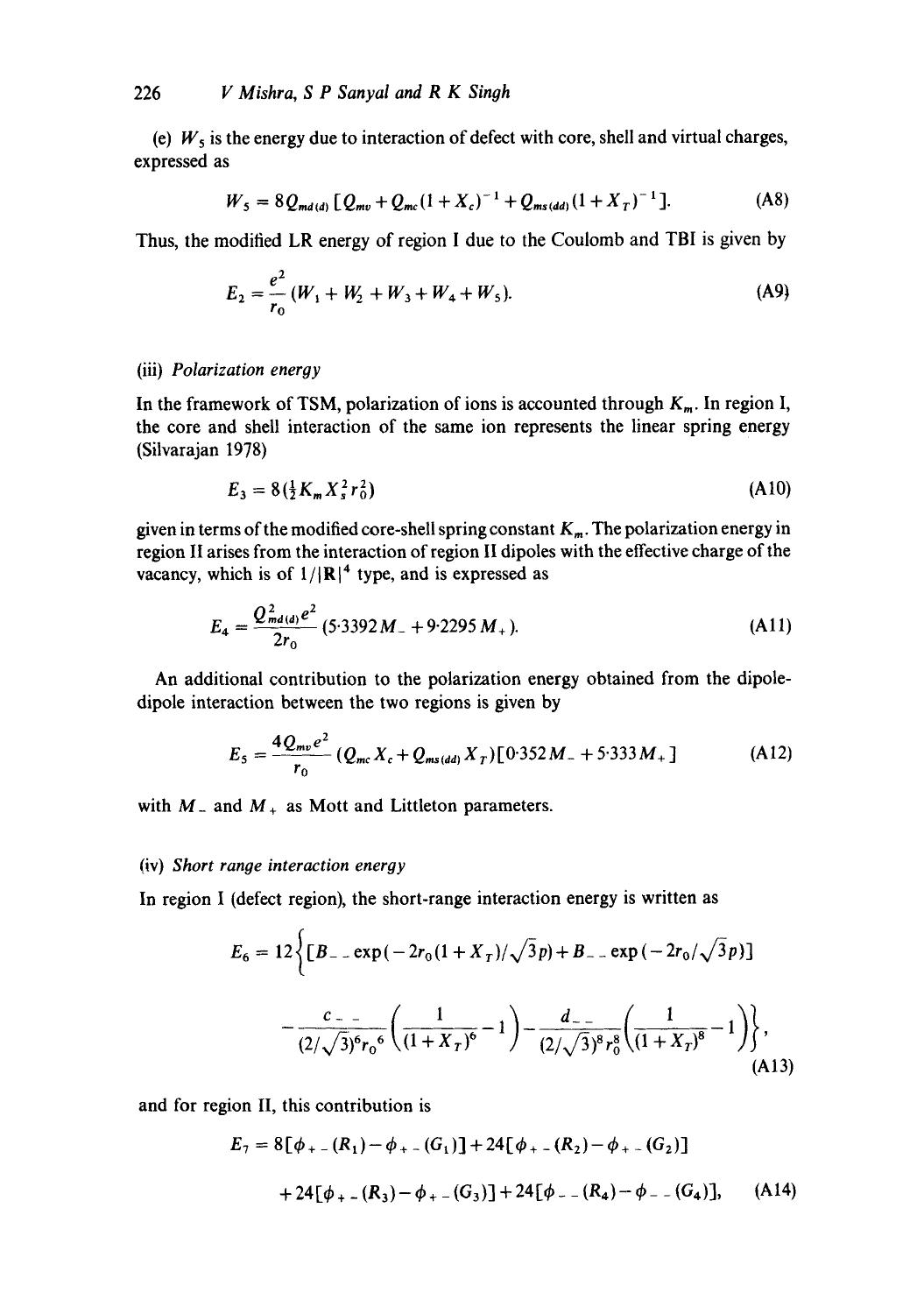where

$$
\phi_{+-}(r) = B_{+-} \exp(-r_0/p) - c_{+-}r_0^{-6} - d_{+-}r_0^{-8},
$$
\n(A15)

$$
\phi_{--}(r) = B_{--} \exp(-2r_0/\sqrt{3}p) - c_{--}(2r_0/\sqrt{3})^{-6}
$$
  
- d\_{--}(2r\_0/\sqrt{3})^{-8}, (A16)

with

$$
R_1 = 3(\frac{1}{2} + X_3 - \frac{1}{2}X_T) (2/\sqrt{3}r_0),
$$
  
\n
$$
R_2 = [2(\frac{1}{2} + X_T)^2 + (\frac{1}{2} + X_1 - \frac{1}{2}X_T)^2]^{1/2} (2/\sqrt{3}r_0),
$$
  
\n
$$
R_3 = [(\frac{1}{2} + \frac{1}{2}X_T)^2 + (\frac{1}{2} + X_2 - \frac{1}{2}X_T)^2]^{1/2} (2/\sqrt{3}r_0),
$$
  
\n
$$
R_4 = [(1 + 3X_4 - \frac{1}{2}X_T)^2 + 2(X_4 - \frac{1}{2}X_T)^2]^{1/2} (2/\sqrt{3}r_0),
$$
  
\n(A17)

*Gi* (*i* = 1-4), can be obtained by putting  $X_T = 0$  in  $R_i$  (*i* = 1-4) in (A17).

The interaction energy between regions I and II (given by  $E_3$  in (14)) also contributes to the short-range energy and it is expressed as

$$
E_8 = -\sum_{i=1}^4 \left. \frac{\mathrm{d}E_7}{\mathrm{d}X} \right|_{X=X_i} \cdot \bar{X} \tag{A18}
$$

which can be evaluated from the knowledge of  $E_7$  as defined earlier.

# **References**

Boswarva I M 1967 Philos. Mag. 16 827

Boswarva I M and Simpson J H 1973 *Can. J. Phys.* 51 1923

Catlow C R A and Norgett M J 1973 *J. Phys.* C9 1325

Catlow C R A, Faux I D and Norgett M J 1976 *J. Phys.* C9 419

Catlow C R A, Norgett M J and Ross T A 1977 *3. Phys.* C10 1627

Catlow C R A, Corish J, Jacobs P W M and Lidiard A B 1981 *J. Phys.* C14 LI21

Catlow C R A and Mackrodt W C 1982 *Computer simulation of solids* (Berlin: Springer Verlag)

Chakravorty D 1971 *J. Phys. Chem. Solids* 32 1092

Christy R F and Dobbs H S 1967 *J. Chem. Phys.* 46 722

Faux I D and Lidiard A B 1971 *Z. Naturforsch.* 269 62

Franklin A D 1968 *J. Phys. Chem. Solids* 32 1092

Friauf R F 1961 *J. Phys. Chem. Solids* 18 203

Harrington T M and Staveley L A K 1964 *J. Phys. Chem. Solids* 25 927

Harvey P J and Hoodless I M 1967 Philos. Mag. 16 543

Keeton S C and Wilson W D 1973 *Phys. Rev.* B7 834

Lidiard A B and Norgett M J 1972 in *Computational solid state physics* (eds) F Harm\_an, N W Daltan and T R Koehler (New York: Plenum Press)

Lynch D W 1960 *Phys.* Rev. 118 468

Mackrodt W C and Stewart R F 1979 *J. Phys.* C12 431

Mishra V 1985 *Investigation of defect properties of binary solids,* Ph.D. thesis, Rani Durgawati University, Jabalpur

Mishra V, Sanyal S P and Singh R K 1987 *Philos. Mag.* (in press)

Mott N F and Littleton M J 1938 *Trans. Faraday Soc.* 34 485

Murthy C S N and Murty Y V G S 1971 *J. Phys.* C4 1108

Murty Y V G S and Usha V 1978 *Physica* B93 219

Norgett M J 1974 AERE Harwell Report 7650

Norgett M J 1971 *J. Phys.* C4 298